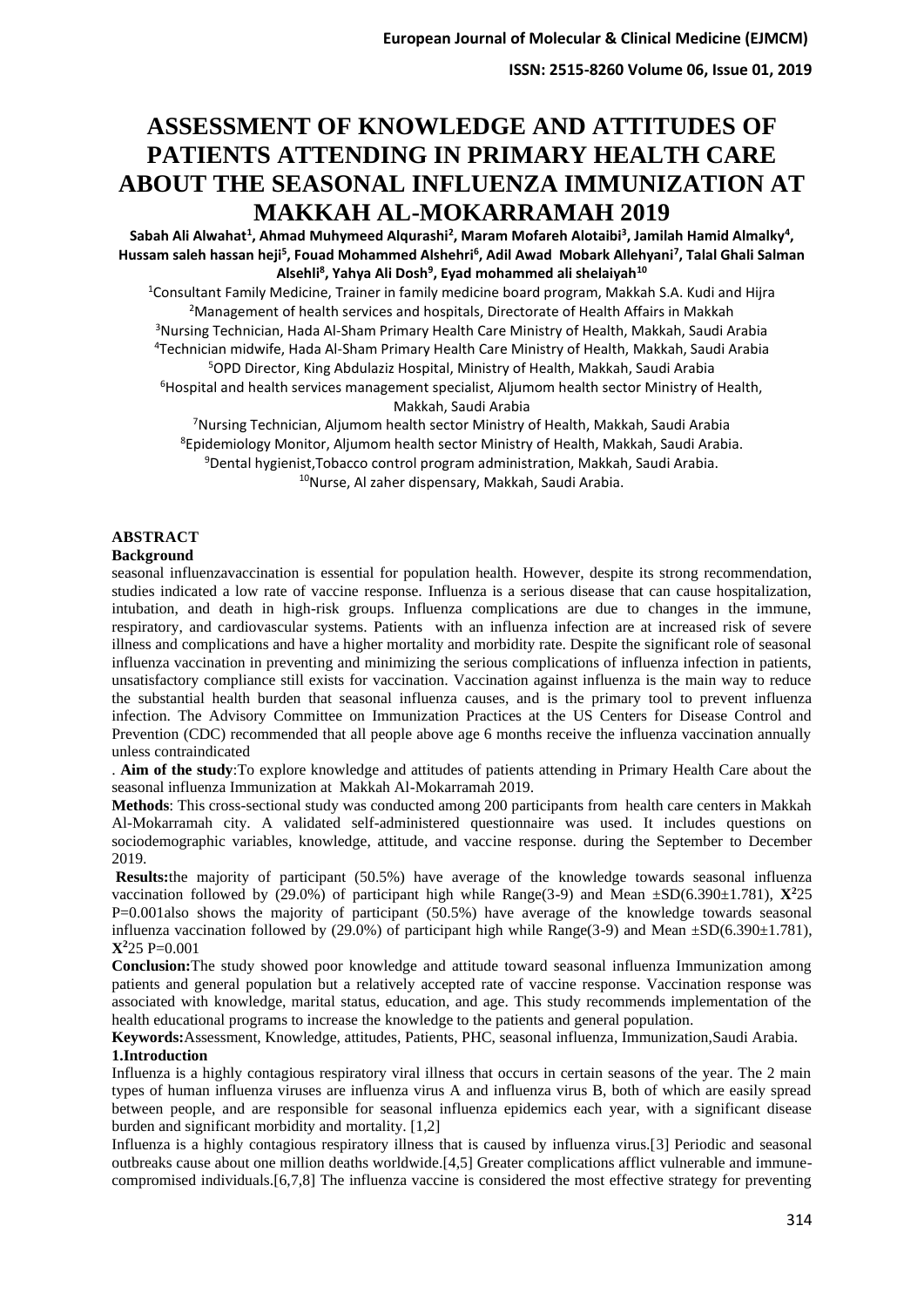#### **ISSN: 2515-8260 Volume 06, Issue 01, 2019**

severe illness and complications associated with influenza infection.[9,10] In Saudi Arabia, the vaccine is provided free of charge in all the PHCs.[11] Literature highlighted potential reasons of vaccine hesitancy misconceptions that vaccine causes influenza or vaccine is unsafe.[12,13] Similar misconceptions were prevalent among healthcare workers who were reluctant to receive vaccinations.[14,15] These reluctance was postulated to be attributed to low knowledge levels of vaccine.[16,17]

Vaccination against influenza is the main way to reduce the substantial health burden that seasonal influenza causes, and is the primary tool to prevent influenza infection.[3] The Advisory Committee on Immunization Practices at the US Centers for Disease Control and Prevention (CDC) recommended that all people above age 6 months receive the influenza vaccination annually unless contraindicated.[18] There are marked differences in seasonal influenza vaccination rates between different countries, and between different times of the year.[19,10]. The Ministry of Health in the Kingdom of Saudi Arabia launched a seasonal influenza vaccine to prevent influenza complications in high-risk groups, during influenza season.6 This action was also based on the 2004 recommendation of The Advisory Committee on Immunization Practices in the United States. [10]

Healthcare workers (HCWs) may have an increased occupational risk of influenza infection compared with the general population [20–21]. Infected HCWs may cause nosocomial outbreaks of influenza, leading to complications and death in high-risk patients [11]. Influenza infection among HCWs may also lead to absenteeism and disruption of medical services [12]. According to a report by the International Nursing Association, 7% of the all COVID-19 cases recorded worldwide are among HCWs [20]; this is equivalent to over 900,000 by 14 July 2020. These figures emphasize the high risk of infection among HCWs, particularly when vaccines to control an outbreak are not available. Establishing universal seasonal influenza vaccination programs among HCWs contributes to influenza pandemic preparedness by facilitating vaccine distribution and implementation mechanisms necessary to efficiently and quickly administer vaccines to this group and maintain an able population of front-line HCWs during pandemics [22]. Moreover, vaccinated HCWs are more likely to recommend the vaccine to their patients, which is critical for vaccine deployment during a pandemic [23].

#### **1.1 Literature Review**

A study carried out in Lebanon in 2015, the overall vaccination rate was 27.6%. In Arab countries, the vaccination rates are variable. [15]

while in Jordan, [25] studies reported a low vaccination rate between 9.9 and 20% of adults.[26] Locally, a study carried out in Makkah, western Saudi Arabia, found a low seasonal flu vaccination rate, with only 18.5% of people receiving the vaccine.[27] Another study of military personnel in central Saudi Arabia revealed an influenza vaccine coverage rate of 17.8%.12 A person's decision to receive the seasonal influenza vaccine depends on several factors, including beliefs and attitudes about influenza and the influenza vaccine.[28] In Slovenia, unvaccinated people cited 2 main reasons for not getting the seasonal influenza vaccine: the perception that they were in good health and therefore did not need the vaccine, and a fear of side effects. Many of those who did get the vaccine said they felt it was important to be vaccinated by their family physicians since they had confidence in them.10 In a German study in 2010, 'fear of side effects' and the opinion that 'vaccination was not necessary' were the major reasons cited for receiving a pandemic vaccination.[29]In the study carried out in Lebanon in 2015, the only factor that was found associated significantly with the abstinence form annual vaccination is 'thinking that the vaccine was not needed'[19]while in the study carried out in Jordan, the most reported critical barrier to vaccination was the concern about the safety and efficacy of the vaccine.9 Studies exploring the factors associated with public acceptance and refusal of the seasonal influenza vaccine remain lacking in Saudi Arabia.

In Qatar, a vaccination campaign was able to achieve 77% coverage among HCWs during the 2015–2016 season [30]. Therefore, free-of-charge vaccination alone is not enough to attain optimal vaccination coverage among HCWs. Consistent with our findings, a systematic literature review found that males were more likely to intend to receive vaccine [31]; however, this did not correlate with higher vaccination uptake in our study. HCWs with >10 years of service were significantly more likely to recommend influenza vaccination to their patients; however, no association was found between years of service and vaccine uptake or willingness to receive vaccine. Similar findings were observed in a hospital in Singapore, where length of service did not correlate with greater compliance with vaccination [28].

Abou Gharbieh et al report , only 60% of the HCWs surveyed in the South Al Batinah governorate were vaccinated for the 2018–2019 season, despite the availability of free vaccine to all HCWs at their workplaces. While vaccine coverage remains sub-optimal in Oman, it has improved since a 2009 estimate (46.4%). [32] and is higher than rates observed in some neighboring countries with free HCW vaccination programs, including an estimated 53.4% coverage reported in the Dubai Health Authority (UAE) for the 2016–2017 season [33]. In Iran, a recent survey reported vaccination coverageof 57.7% in the capital, Tehran, in the 2015–2016 season [25].

#### **1.2 Rational.**

 Influenza is associated with high mortality and morbidity; it is a common preventable infectious disease. The most cost-effective measure to prevent influenza is Vaccination, but still the vaccine uptake is lowPneumonia is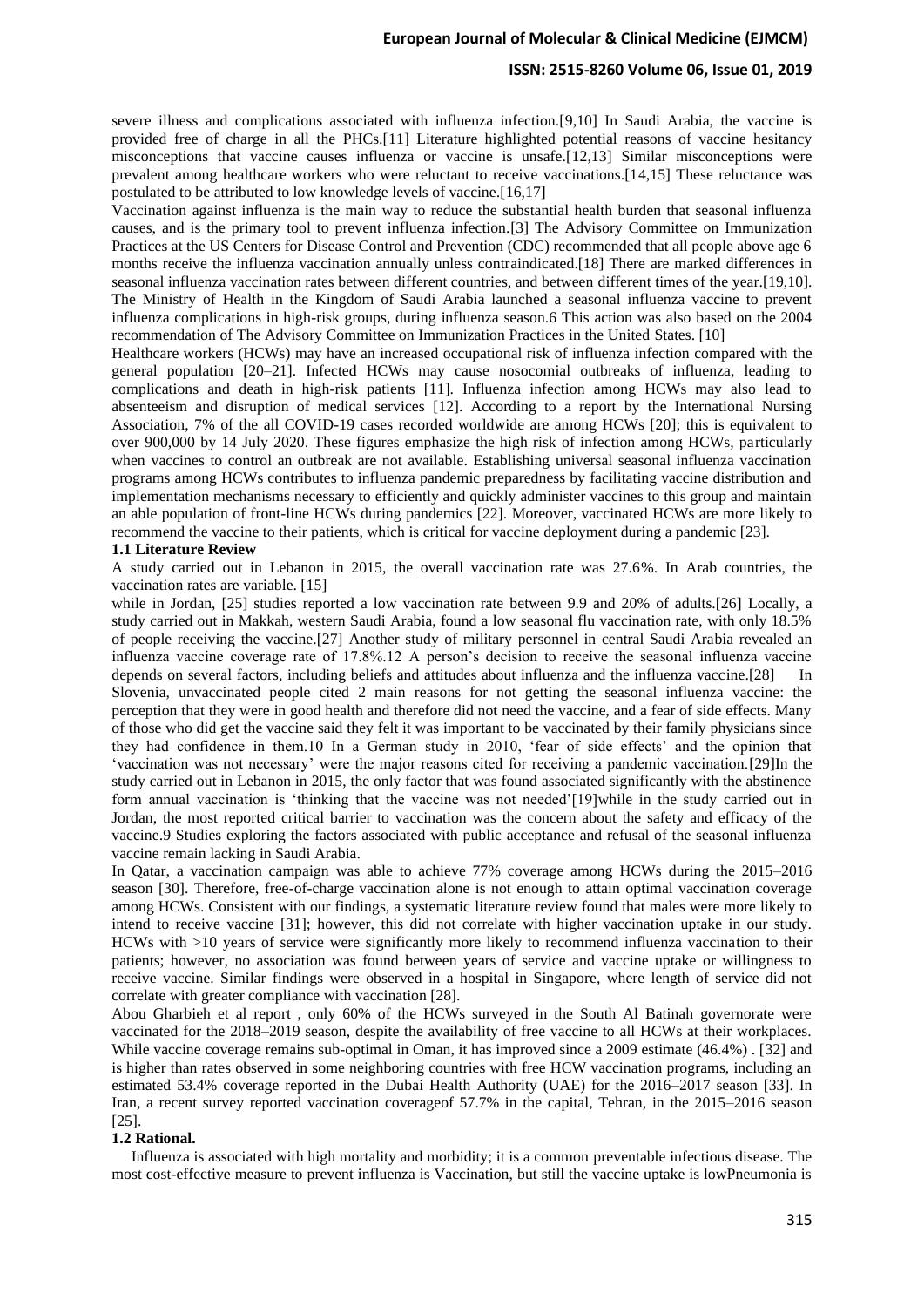# **ISSN: 2515-8260 Volume 06, Issue 01, 2019**

the most common complication of influenza that occurs. When the lungs become infected by bacteria then secondary bacterial pneumonia may occur .Other rarer complications may occur, such as spread of the virus to cause disease in the heart, muscles or brain. Influenza is one of the most common respiratory illnesses affecting people of all age groups worldwide. Those patients with chronic diseases patients are at a higher risk for influenza and influenza-associated complications when compared with healthy individuals. Makkah Al-Mokarramah was chosen because pilgrims come to Makkah from all over the world every year to perform Hajj, which may lead to an increase in the prevalence of influenza.

#### **2. Aim of the study**

To explore knowledge and attitudes of patients attending in Primary Health Care about the seasonal influenza Immunization at Makkah Al-Mokarramah 2019

# **2.1 Objectives:**

- $\triangleright$  To explore knowledge and attitudes of patients attending in Primary Health Care about the seasonal influenza Immunization at Makkah Al-Mokarramah 2019
- $\triangleright$  To assessment of the factors associated with the success rate of influenza vaccination among patients attending thePrimary Health Care2019.

# **3. Methodology**

#### **3.1 Study Design**

A Cross-sectional descriptive study

#### **3.2 Study area**

The study was carried out in the city of Makkah Al-Mokarramah (the Holy capital of Saudi Arabia) which is located at the center of the Western Region of Saudi Arabia, contains a population around 1.578 million. It has a holy value for all Muslims worldwide who travel to it annually to perform Hajj and to visit the Holy Masjid and Kaaba towards which Muslims turn in prayers. The city has seven sectors of PHC divided into three inners and four outers (Al-Zahir, Al-Adel, Al-Kakyeea, Al-Sharaee, Al-Jamom, Al-Kamel, and Kolese). Each sector consists of a group of Primary Health Care Centers. The researcher is concerned with one of the inner PHC of Al-kakyeea sector called "Al-Jamom ".

#### **3.3 Study Population**

The study was conducted among patients attending Al-Jamom PHC in Makkah Al-Mokarramah, during the period of study in 2019 .

# **Selection criteria:**

## **3.4 A- Inclusion criteria:**

- All adult patients.
- Both males and females
- All nationalities.
- **3.5 Exclusion criteria:**
- Age  $<$ 25

#### **3.6 Sampling technique** :

 The researcher used Multi-stage random sampling technique, giving each sector code number from one to seven (1- Al-zahir, 2- Al-adel, 3- Al-kakyeea, 4- Al-sharaee, 5- Al-jamom,6- Al-kamel, 7- Al- Kolese). After that, by using random number generator, the minimum number was one, and the maximum was seven, the generation number was three which is Al-kakyeea sector. Then simple random sampling technique was applied to select the PHCC from Al-Kakyeea sector (1- Al-Kakyeea, 2- Al-Khaldya, 3- Al-Hejra,4- Al-Eskan,5- Al-Masflah, 6-Al-Nakash, 7-Alhilal Alahmer, 8-Al-Heglah, 9- Al-Hndaweeah, 10- Um-Alrakah, 11- Al-Khadhra) the given number was 4 " Al-Eskan PHCC". Also, convenience sampling technique was utilized to select the participants in the study .

#### **3.7 Data collection tool:**

A self-administered validated questionnaire was used. The questionnaire was translated to Arabic by forward-backward technique and then was piloted among 20 participants. after permission was taken through email from the researcher, with some modification and preamble letter was issued to explain the aim of the study, request to participate, and appreciation for a response. Then, the questionnaire was validated by three consultants.After that, the first part included questions on sociodemographic characteristics such as age, sex, marital status, educational level and history of chronic disease. The second part included questions on influenza vaccination knowledge, attitudes and questions about vaccination status.

#### **Reliability:**

 The researcher tested the reliability by retesting 10% of participants to compare the answers. An average coefficient of correlation of 0.89 has been achieved which is accepted.

#### **3.9 Data collection technique:**

After the arrival of the patient to the PHCC, they should go to the reception first to register and ensure the presence of the center's card. Then, the receptionist gives a number to every patient who waits until called by the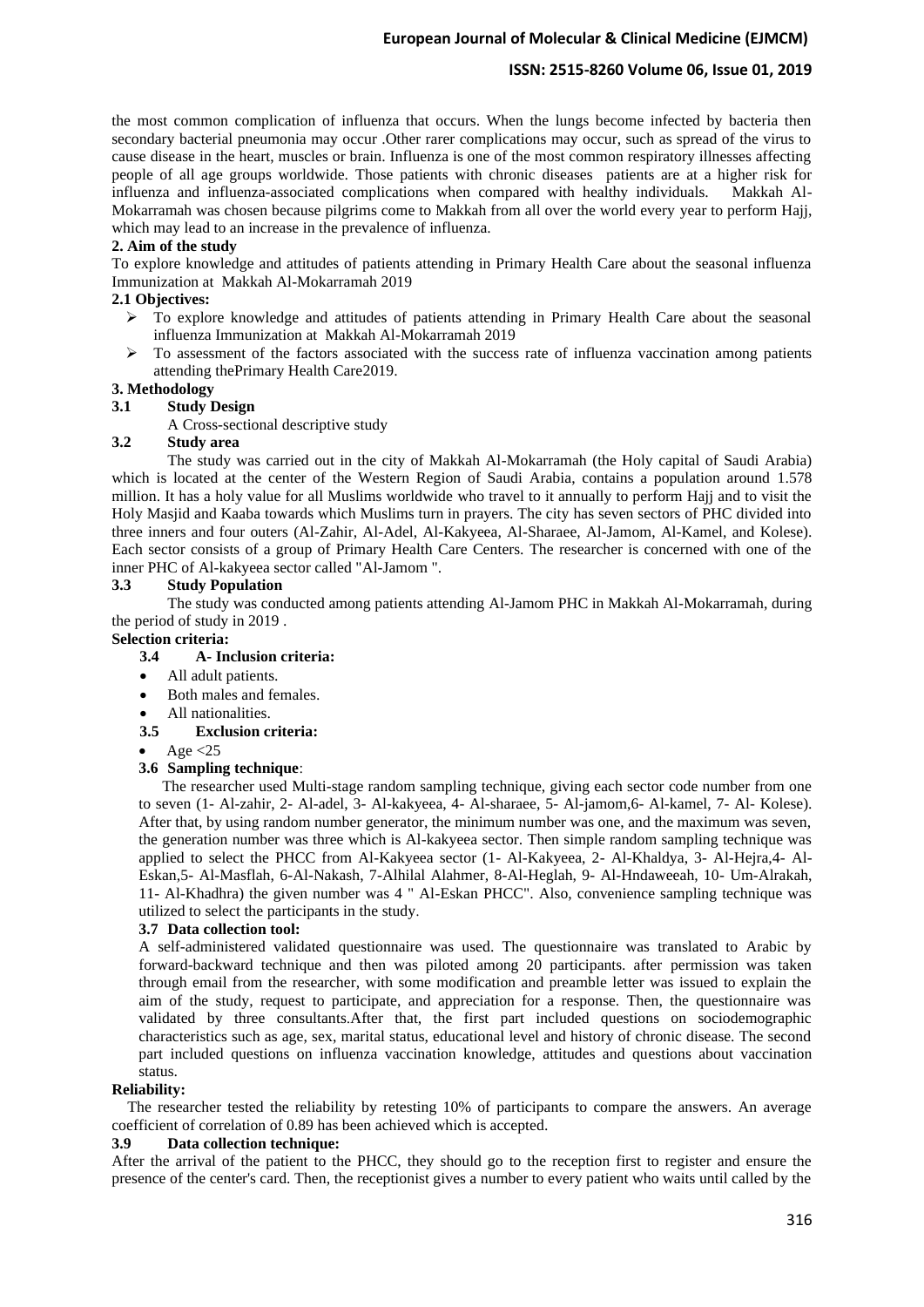# **ISSN: 2515-8260 Volume 06, Issue 01, 2019**

nurse to detect the vital signs. During that period of waiting the researcher will select patient conveniently until the target number achieves and gives the questionnaire for answering after taking the consent.

# **3.10 Study variables:**

**3.10 a- Dependent variable:** Influenza immunization status

**3.10 b-Independent variables:** Age, gender, marital status, educational level, occupation, home/living, reasons for accepting flu vaccination, or reasons for refusing.

## **3.11 Data entry and analysis:**

 The Statistical Package for Social Sciences (SPSS) software version 24.0 was used for data entry and analysis. Descriptive statistics (e.g., number, percentage) and analytic statistics using Chi-Square tests  $(\chi^2)$  to test for the association and the difference between two categorical variables were applied. A p-value  $\leq 0.05$  was considered statistically significant.

#### **3.12 Pilot study:**

Was piloted among 20 participants, after permission was taken through from the researcher, with some modification and preamble letter was issued to explain the aim of the study, request to participate, and appreciation for a response. Then, the questionnaire was validated by three consultants. A pilot study was conducted in one PHC in the same sector due to the similarity to the target group using the same questionnaire to test the methodology of the study. As a feedback, the questionnaire was clear and no defect was detected in the methodology.

#### **3.13 Ethical considerations:**

The ethical approval for this study was obtained from the ethical committee for health research in Makah ( 2019). The objectives of the study were explained to the participants and confidentiality was assured. Participation was voluntary. A written consent was obtained from the participants. Permission from the Makah joint program of family medicine was obtained; permission from the Directorate of Health Affairs of the Holy Capital Primary Health Care was obtained.

#### **3.14 Relevance:**

- This study was carried out To explore knowledge and attitudes of patients attending in Primary Health Care about the seasonal influenza Immunization at Makkah Al-Mokarramah 2019.

- At the end of this study we are able to identify some factors associated with the success rate of influenza vaccination among patients PHC.

# **3.15 Budget:** Self-funded

#### **4. Result**

**Table 1:** Distribution of socio-demographic characteristics of patients in primary health care center, Makkah Al-Mokarramah(n-200)

|                       | N                  | $\frac{0}{0}$ |
|-----------------------|--------------------|---------------|
| Age                   |                    |               |
| <25                   | 46                 | 23            |
| $25 - 45$             | 88                 | 44            |
| >45                   | 66                 | 33            |
| Range                 | $21 - 62$          |               |
| Mean±SD               | $42.871 \pm 7.183$ |               |
| <b>Gender</b>         |                    |               |
| Male                  | 96                 | 48            |
| Female                | 104                | 52            |
| <b>Marital status</b> |                    |               |
| Single                | 44                 | 22            |
| Married               | 110                | 55            |
| Divorced              | 34                 | 17            |
| Widow                 | 12                 | 6             |
| Level of education    |                    |               |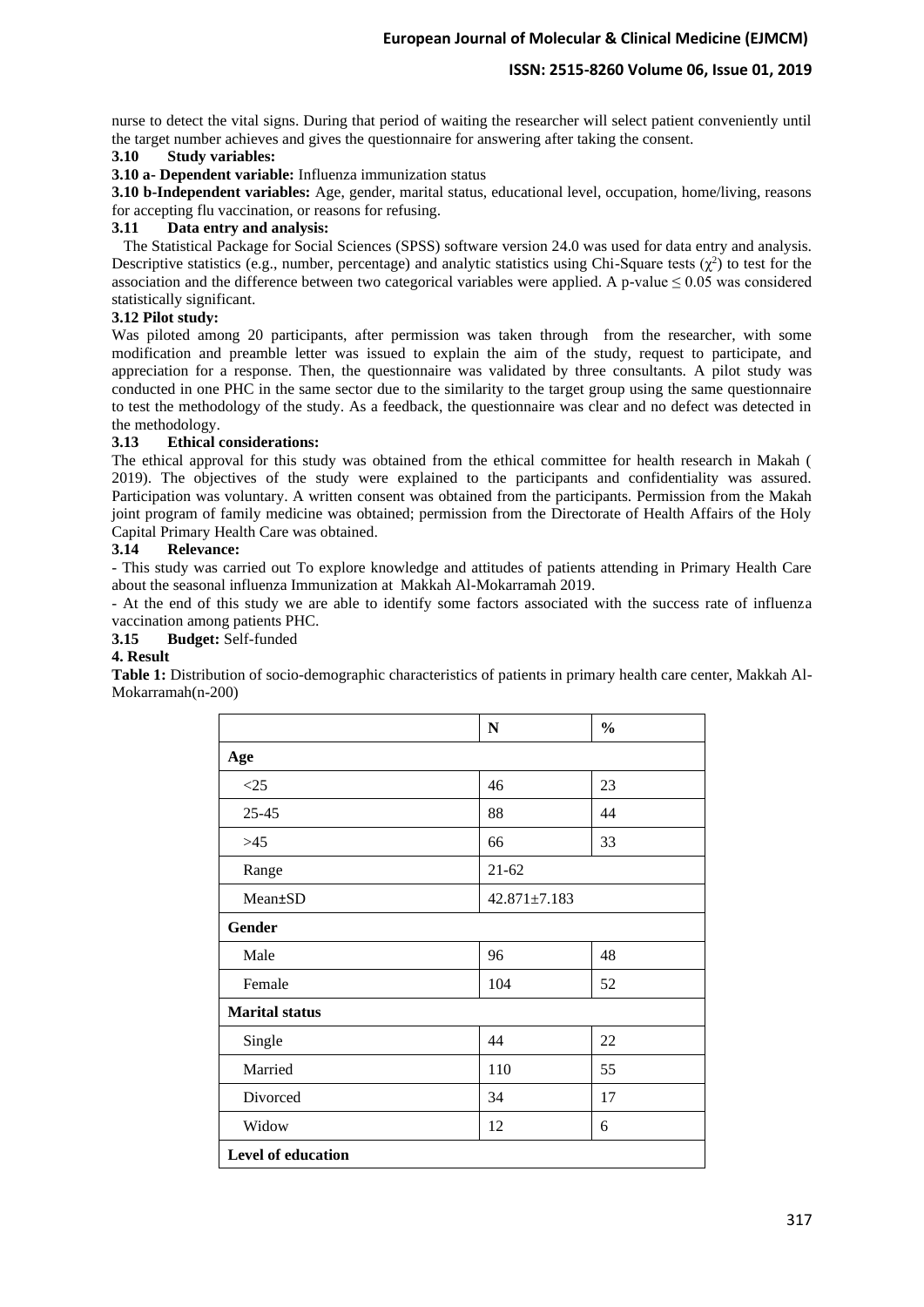# **ISSN: 2515-8260 Volume 06, Issue 01, 2019**

| Less than secondary  | 68  | 34 |
|----------------------|-----|----|
| Secondary            | 44  | 22 |
| University           | 54  | 27 |
| Postgraduate         | 34  | 17 |
| Occupation           |     |    |
| Working              | 132 | 66 |
| Not working          | 66  | 33 |
| Influenzavaccination |     |    |
| Vaccinated           | 128 | 64 |
| Non vaccinated       | 72  | 36 |

The study included 200 patients, table 1 show the remaining socio-demographic characteristics of the patients. Their age ranged between <25 and >45 years most of participants between (25-45) were (44.0%) with Mean±SD(42.871±7.183) and Range (21-62) years, majority of participants were (52.0%) were females. About (55.0%)were married. More than one-third of the participants were either less than secondary (34.0%) or university educated (27.0%). Approximately half of them (66.0%) were working, while (64.0%) influenzavaccination

**Table 2:** Distribution of Knowledge about the influenza vaccination adult patients

|                                                                                                      | N <sub>0</sub> |               | <b>Yes</b> |               | Chi-square  |                |  |
|------------------------------------------------------------------------------------------------------|----------------|---------------|------------|---------------|-------------|----------------|--|
|                                                                                                      | N              | $\frac{0}{0}$ | N          | $\frac{0}{0}$ | ${\bf X}^2$ | <b>P-value</b> |  |
| Influenza vaccine is safe                                                                            | 70             | 35            | 130        | 65            | 18.000      | $< 0.001*$     |  |
| Influenza vaccine prevents flu                                                                       | 80             | 40            | 120        | 60            | 8.000       | $0.005*$       |  |
| <b>Influenza</b><br>vaccine has<br>side<br>effects                                                   | 58             | 29            | 142        | 71            | 35.280      | $< 0.001*$     |  |
| Influenza vaccine can protect<br>for only one flu season                                             | 40             | 20            | 160        | 80            | 72.000      | $< 0.001*$     |  |
| Influenza vaccine can prevent<br>serious complications among<br>chronic diseases                     | 92             | 46            | 108        | 54            | 1.280       | 0.258          |  |
| Influenza vaccine is important<br>for diabetics and should be<br>take yearly                         | 18             | 9             | 182        | 91            | 134.480     | $< 0.001*$     |  |
| influenza<br><b>Disagrees</b><br>that<br>vaccine has serious side effects<br>and should not be taken | 74             | 37            | 126        | 63            | 13.520      | $< 0.001*$     |  |
| Would take influenza vaccine<br>to prevent if effective                                              | 110            | 55            | 90         | 45            | 2.000       | 0.157          |  |
| Would recommend influenza<br>vaccine to all diabetic patients                                        | 50             | 25            | 150        | 75            | 50.000      | $< 0.001*$     |  |

The results shown in table (2) represent the knowledge towards seasonal flu patients. The results showed that there was significant difference in the responses of the vaccinated regarding the safety of the influenza vaccine, increased in the yes answers were(65.0%)  $\mathbf{X}^2$  18.00 and P=0.001, its capability of preventing flu, its side effects,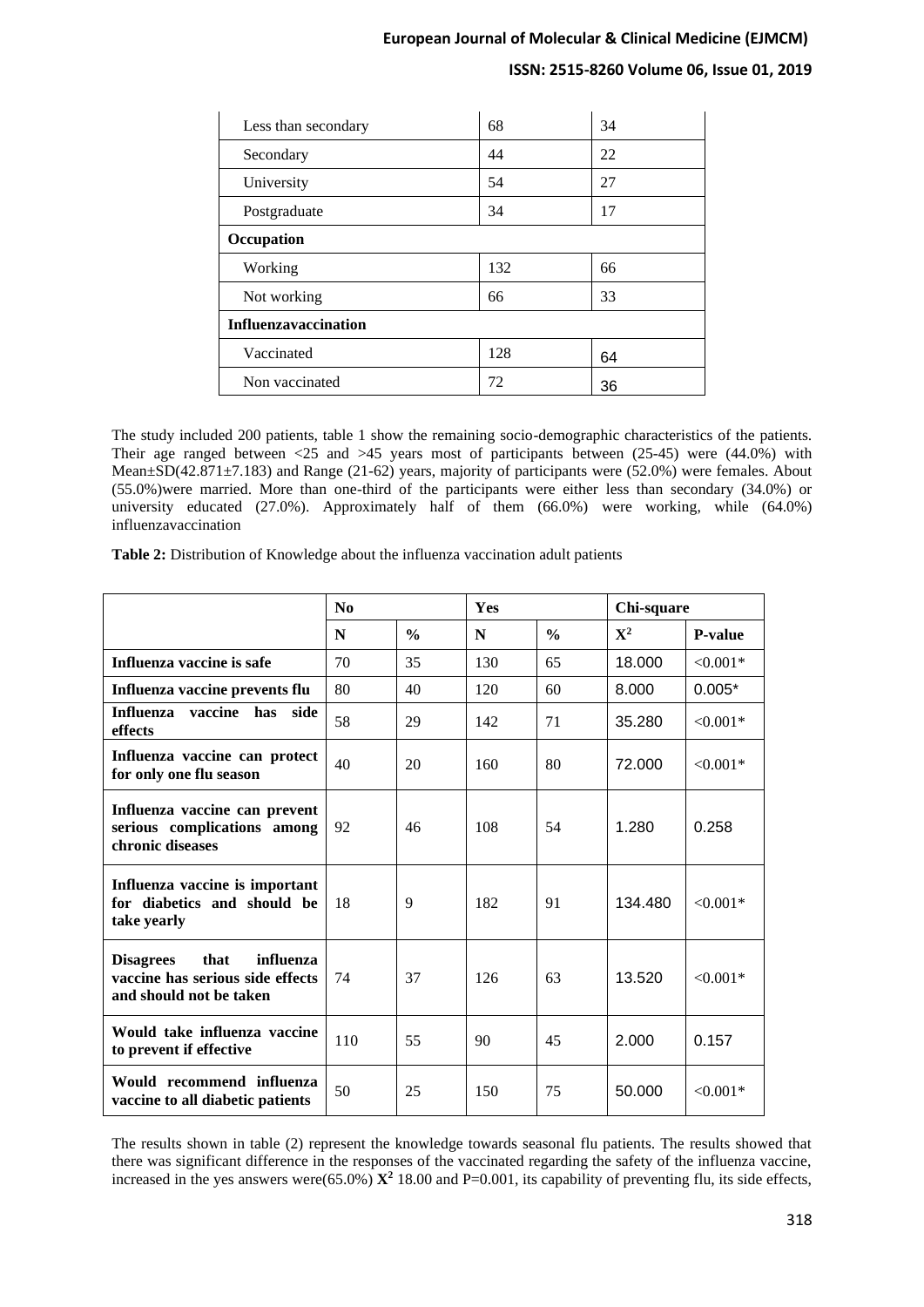#### **ISSN: 2515-8260 Volume 06, Issue 01, 2019**

its protection for only one flu season, its serious side effects, Influenza vaccine is important for diabetics and should be take yearly, disagrees that influenza vaccine has serious side effects and should not be taken and would recommend influenza vaccine to all diabetic patients. The results presented in tables 2 results showed that there was significant difference in the responses of the vaccinated regarding all items, increased in the yes answers were respectively **X<sup>2</sup>** 8.000, 35.280, 72.000, 134.480,13.520,50.000 and P=0.001 .

 Other factors Influenza vaccine can prevent serious complications among chronic diseases and would take influenza vaccine to prevent if effective vaccination who had not significantly while and 1.280, 2.000 and P=value 0.258 and 0.157.

**Table 3: Distribution of the Knowledge about the influenza vaccination adult patients**

| knowledge    |                |                   |               |  |  |  |  |  |  |
|--------------|----------------|-------------------|---------------|--|--|--|--|--|--|
|              |                | N                 | $\frac{6}{9}$ |  |  |  |  |  |  |
| Weak         |                | 42                | 21            |  |  |  |  |  |  |
| Average      |                | 100               | 50            |  |  |  |  |  |  |
| <b>High</b>  |                | 58                | 29            |  |  |  |  |  |  |
| <b>Total</b> |                | 200               | 100           |  |  |  |  |  |  |
|              | Range          | $3-9.$            |               |  |  |  |  |  |  |
| <b>Score</b> | <b>Mean+SD</b> | $6.390 \pm 1.781$ |               |  |  |  |  |  |  |
| Chi-square   | $\mathbf{X}^2$ | 25                |               |  |  |  |  |  |  |
|              | <b>P-value</b> | $<0.001*$         |               |  |  |  |  |  |  |

 This table shows the majority of participant (50.5%) have average of the knowledge towards seasonal influenza vaccination followed by (29.0%) of participant high while Range (3-9) and Mean  $\pm$ SD (6.390 $\pm$ 1.781), **X2** 25 P=0.001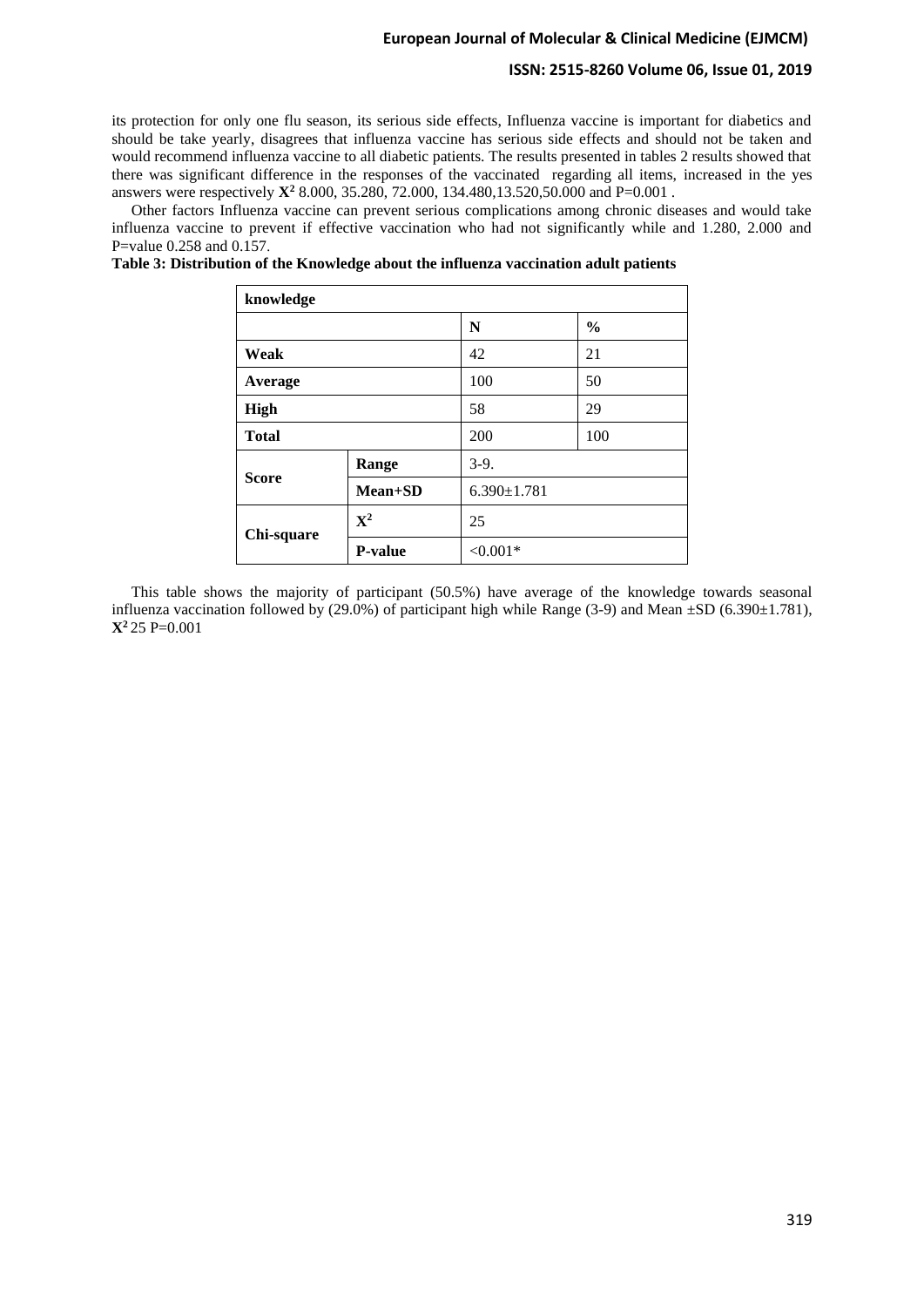# **ISSN: 2515-8260 Volume 06, Issue 01, 2019**



**Figure (1):Distribution of the Knowledge about the influenza vaccination adult patients**

|  |  |  |  | Table 4: Distribution of the attitudes of the study participants towards seasonal flu vaccination |
|--|--|--|--|---------------------------------------------------------------------------------------------------|
|  |  |  |  |                                                                                                   |

|                                                                | <b>Attitudes</b> |       |               | of<br>$\frac{0}{0}$ | Chi-square |             |                |
|----------------------------------------------------------------|------------------|-------|---------------|---------------------|------------|-------------|----------------|
| <b>Items</b>                                                   |                  | Agree | Don't<br>know | <b>Disagree</b>     | agreement  | ${\bf X}^2$ | <b>P-value</b> |
| vaccination is<br>Influenza                                    | N                | 116   | 60            | 24                  |            |             |                |
| important and should be<br>taken yearly                        | $\frac{0}{0}$    | 58.0  | 30.0          | 12.0                | 82.00      | 64.480      | $< 0.001*$     |
| Influenza vaccine prevent                                      | N                | 88    | 80            | 32                  | 76.00      | 27.520      |                |
| serious complication                                           | $\frac{0}{0}$    | 44.0  | 40.0          | 16.0                |            |             | $< 0.001*$     |
| vaccine<br>Influenza<br>has                                    | N                | 10    | 50            | 140                 |            |             | $< 0.001*$     |
| serious side effect<br>and<br>therefore should not be<br>taken | $\frac{0}{0}$    | 5.0   | 25.0          | 70.0                | 45.00      | 133,000     |                |
| Chronic diseases should                                        | N                | 116   | 44            | 40                  |            |             |                |
| receive influenza vaccine                                      | $\frac{0}{0}$    | 58.0  | 22.0          | 20.0                | 79.33      | 54.880      | $< 0.001*$     |
| don't need the flu vaccine                                     | N                | 64    | 80            | 56                  |            |             |                |
| life<br>have<br>L<br>because<br>immunity against flu           | $\frac{0}{0}$    | 32.0  | 40.0          | 28.0                | 68.00      | 4.480       | 0.106          |
| If there is an effective                                       | N                | 170   | 10            | 20                  |            |             |                |
| vaccine to prevent flu, I<br>will take it                      | $\frac{0}{0}$    | 85.0  | 5.0           | 10.0                | 91.67      | 241.000     | $< 0.001*$     |

 The results presented in table (4) showed that was a significant difference in the majority of items were P=0.001 also showed that (58.0%) of the patients agree that influenza vaccination is important and should be taken annually, whereas only 44.0% agreed that influenza vaccine prevent serious complications among diabetic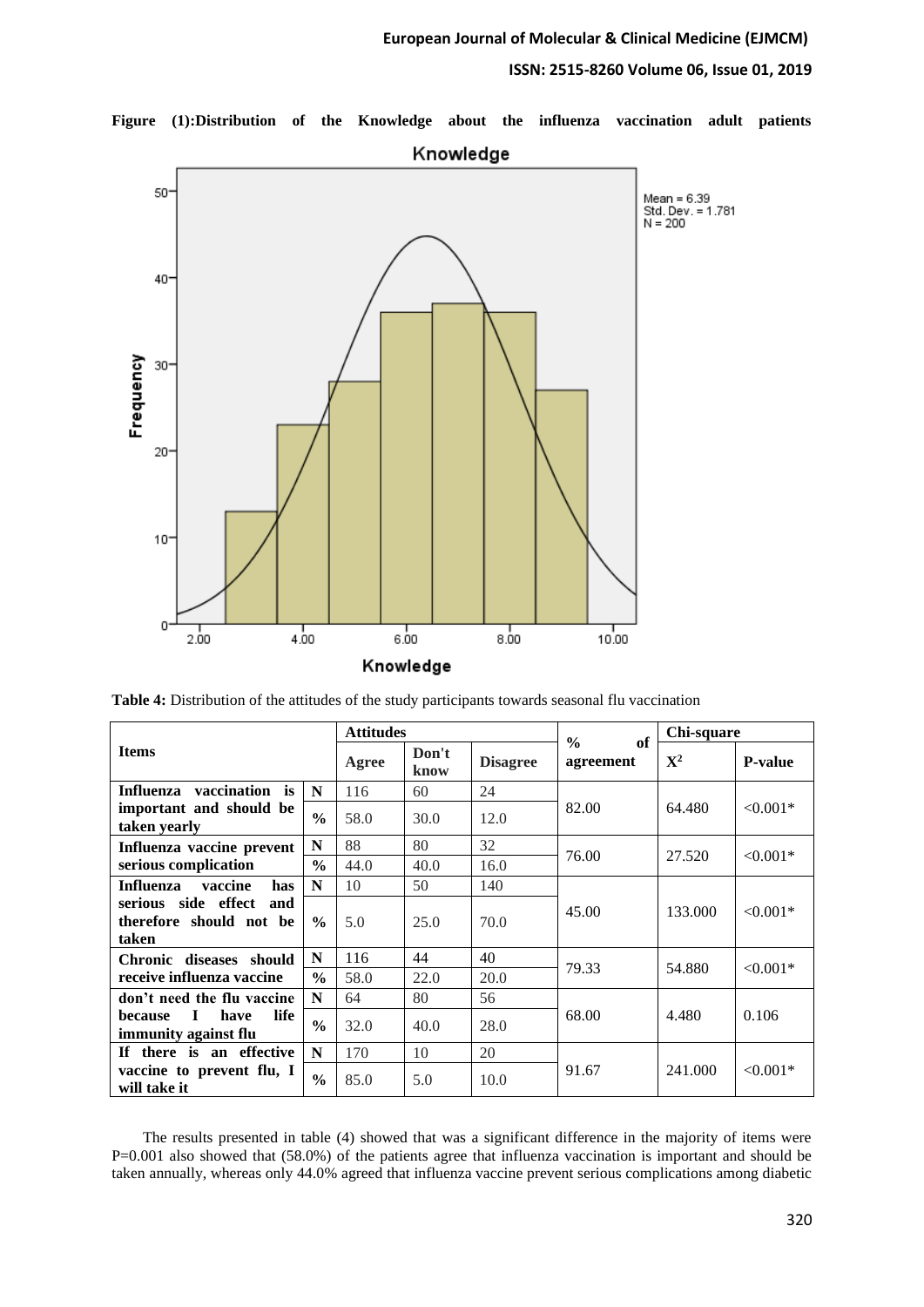#### **ISSN: 2515-8260 Volume 06, Issue 01, 2019**

patients, and only 5.0% agreed that influenza vaccine has serious side effects and therefore must not be taken. Moreover, about 58.0% of the study participants agreed that Chronic diseases should receive influenza vaccine, and about 85.0% showed If there is an effective vaccine to prevent flu, I will take it, were respectively  $X^2$ (64.480, 27.520, 133.000 ,4.480, 241.000)

On other hand about 32% and not significantly difference were  $\mathbf{X}^2$  54.880 P= 0,106 reported that they don't need the seasonal flu vaccine because they have life immunity against flu,

**Table 5: Distribution of the Attitudes about the influenza vaccination adult patients**

| <b>Attitudes</b> |                |                   |               |  |  |  |
|------------------|----------------|-------------------|---------------|--|--|--|
|                  |                | N                 | $\frac{6}{9}$ |  |  |  |
| Weak             |                | 59                | 21            |  |  |  |
| Average          |                | 79                | 44            |  |  |  |
| <b>High</b>      |                | 52                | 35            |  |  |  |
| <b>Total</b>     |                | 200               | 100           |  |  |  |
| <b>Score</b>     | Range          | $8-18.$           |               |  |  |  |
|                  | <b>Mean+SD</b> | $14.50 \pm 2.755$ |               |  |  |  |
| Chi-square       | $\mathbf{X}^2$ | 6.20              |               |  |  |  |
|                  | <b>P-value</b> | $0.045*$          |               |  |  |  |

 This table shows the majority of participant (44.0%) have average of the attitudes towards seasonal influenza vaccination followed by  $(35.0\%)$  of participant high while Range  $(8-18)$  and Mean  $\pm SD$  $(14.50 \pm 2.755)$ ,  $\mathbf{X}^2$  6.20 P=0.045

**Figure (2): : Distribution of the Attitudes about the influenza vaccination adult patients**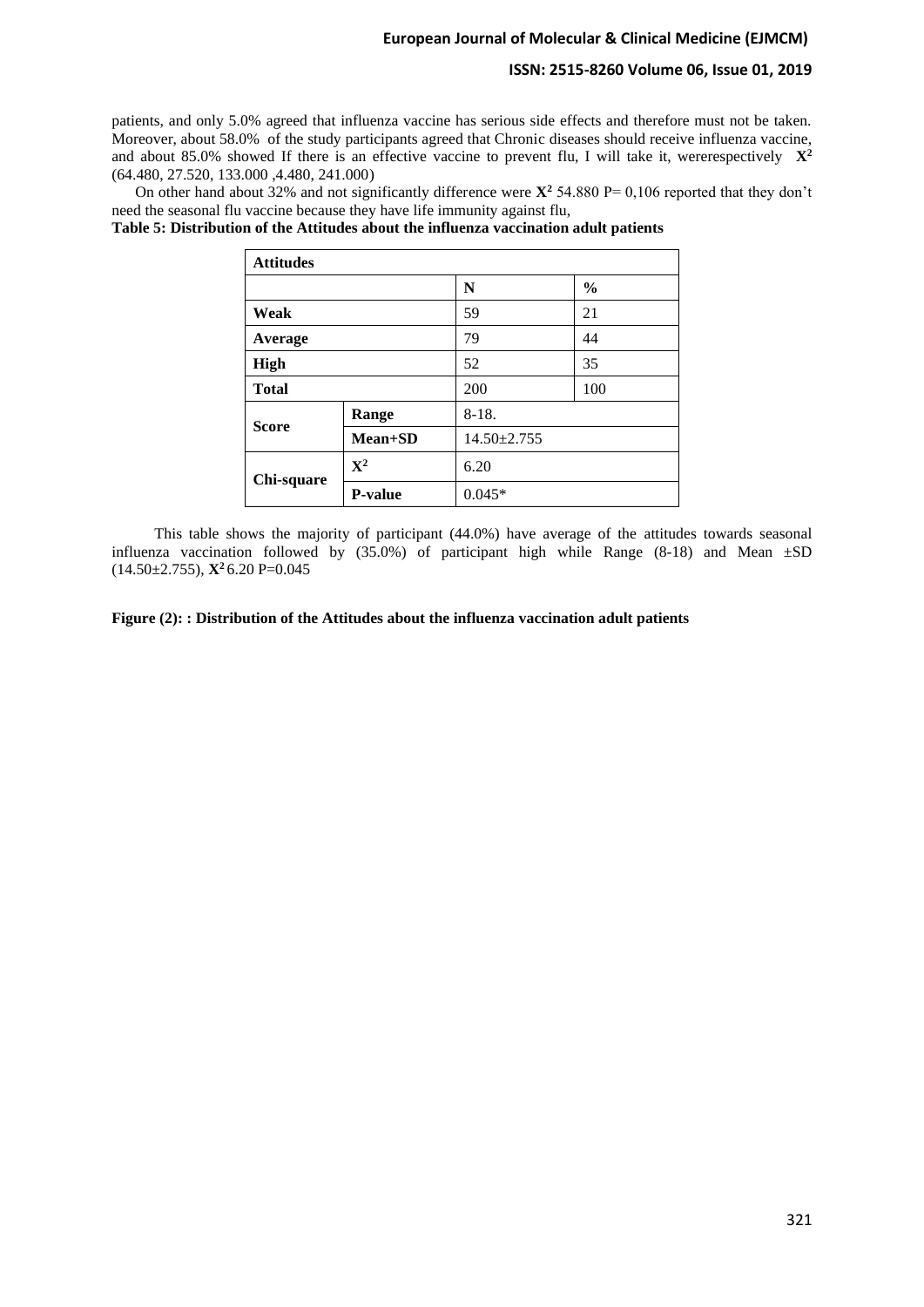# **ISSN: 2515-8260 Volume 06, Issue 01, 2019**



**Figure (3):**Correlation between attitudes and knowledge .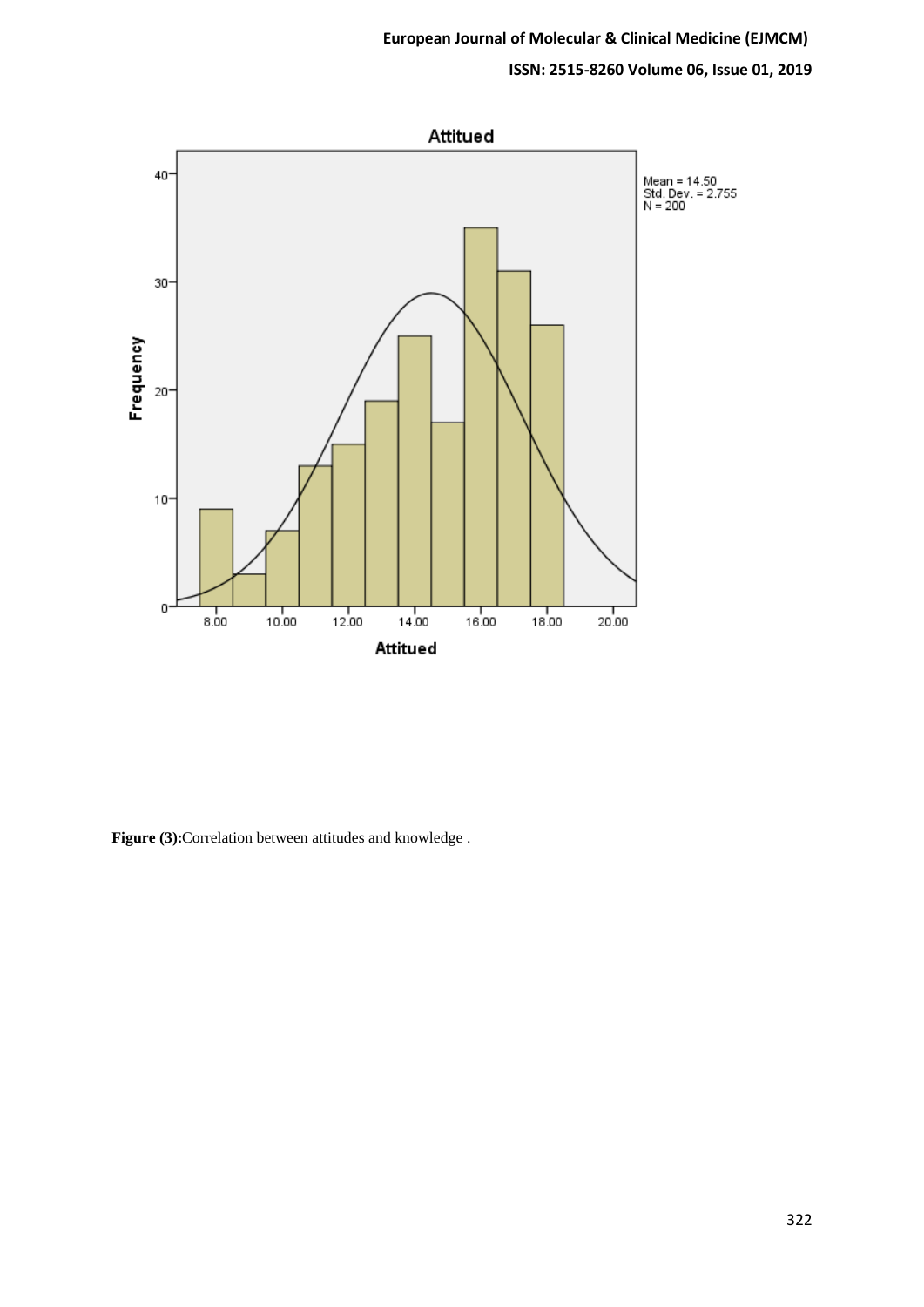**ISSN: 2515-8260 Volume 06, Issue 01, 2019**



|                |  | <b>Figure</b> (3) show that is a significant positive correlation between knowledge and attituedwere $r = 0.675$ and p- |  |  |  |  |  |
|----------------|--|-------------------------------------------------------------------------------------------------------------------------|--|--|--|--|--|
| value $=0.001$ |  |                                                                                                                         |  |  |  |  |  |

|                |  |  |  |  |  | Table 6 : Distribution of the associated of the knowledge and attitude of patients about the influenza vaccination |  |
|----------------|--|--|--|--|--|--------------------------------------------------------------------------------------------------------------------|--|
| adult patients |  |  |  |  |  |                                                                                                                    |  |

| Demographic data |                       | Knowledge |           |       | <b>Attitude</b><br><b>P-value</b> |        |           |                |            |  |
|------------------|-----------------------|-----------|-----------|-------|-----------------------------------|--------|-----------|----------------|------------|--|
|                  | <b>Mean</b>           | 土         | <b>SD</b> |       | <b>Mean</b>                       | 土      | <b>SD</b> | <b>P-value</b> |            |  |
|                  | $<$ 25                | 7.000     | $+$       | 1.619 |                                   | 14.652 | $+$       | 2.718          |            |  |
| Age              | 25-45                 | 5.648     | $\pm$     | 2.085 | $< 0.001*$                        | 13.727 | $\pm$     | 3.254          | $< 0.001*$ |  |
|                  | $>45$                 | 6.939     | 士         | 0.875 |                                   | 15.409 | $\pm$     | 1.509          |            |  |
| Gender           | <b>Male</b>           | 6.990     | $+$       | 1.147 | $< 0.001*$                        | 15.177 | $+$       | 2.067          | $< 0.001*$ |  |
|                  | <b>Female</b>         | 5.827     | $\pm$     | 2.064 |                                   | 13.865 | $\pm$     | 3.144          |            |  |
|                  | <b>Single</b>         | 7.167     | $\pm$     | 0.910 |                                   | 15.028 | $\pm$     | 2.501          |            |  |
| <b>Marital</b>   | <b>Married</b>        | 6.327     | $\pm$     | 1.792 | $< 0.001*$                        | 14.536 | $\pm$     | 2.611          | $< 0.001*$ |  |
| status           | <b>Divorced</b>       | 6.882     | $\pm$     | 1.452 |                                   | 15.353 | $+$       | 1.998          |            |  |
|                  | <b>Widow</b>          | 4.450     | $\pm$     | 2.012 |                                   | 11.850 | $\pm$     | 3.558          |            |  |
|                  | than<br><b>Less</b>   | 4.691     | $\pm$     | 1.438 |                                   | 12.588 | $+$       | 2.897          |            |  |
| of<br>Level      | secondary             |           |           |       |                                   |        |           |                |            |  |
| education        | <b>Secondary</b>      | 5.977     | $+$       | 0.849 | $< 0.001*$                        | 14.341 | $\pm$     | 1.879          | $< 0.001*$ |  |
|                  | <b>University</b>     | 7.444     | $\pm$     | 0.634 |                                   | 16.000 | $\pm$     | 1.748          |            |  |
|                  | Postgraduate          | 8.618     | $\pm$     | 0.493 |                                   | 16.118 | $+$       | 2.293          |            |  |
| Occupation       | Working               | 6.701     | $\pm$     | 2.004 | $< 0.001*$                        | 14.545 | $\pm$     | 2.952          | 0.717      |  |
|                  | Not working           | 5.742     | $\pm$     | 0.933 |                                   | 14.394 | $\pm$     | 2.320          |            |  |
| <b>Influenza</b> | <b>Vaccinated</b>     | 7.203     | $+$       | 1.186 | $< 0.001*$                        | 15.297 | $^{+}$    | 2.171          |            |  |
| vaccination      | <b>Non vaccinated</b> | 4.931     | $\pm$     | 1.739 |                                   | 13.069 | $+$       | 3.101          | $< 0.001*$ |  |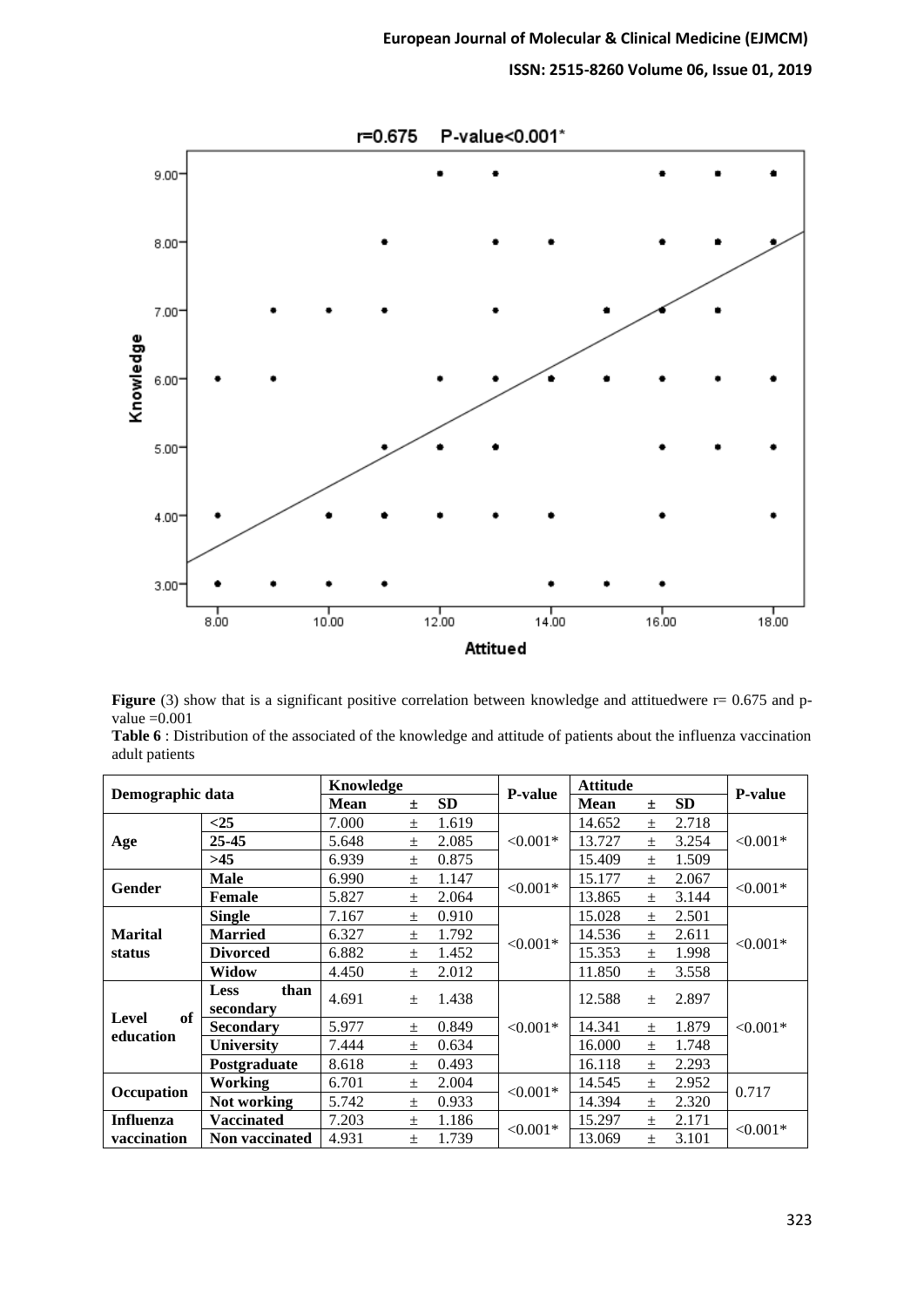#### **ISSN: 2515-8260 Volume 06, Issue 01, 2019**

 Table5 shows regarding The age, gender, marital status, level of education,Influenza vaccination about the influenza vaccination adult patients who had a significantly were P-value= 0.000,in knowledge and attitude

 On other hand Occupation significantly were P-value= 0.000 in knowledge but not significantly in attitude were P-value= 0.717

#### **5. DISCUSSION**

The present study aimed at To explore knowledge and attitudes of patients attending in Primary Health Care about the seasonal influenza Immunization at Makkah Al-Mokarramah 2019. The outcome of this research showed that a high majority of the participating patients were not aware of the details about this infection as the majority of them reported that it is a viral infection, which could be transmitted from one person to another and could be prevented only In addition, a great majority of the participating patients showed average knowledge and attitudes regarding the difference in severity of seasonal flu between individuals, which is evidenced by reporting that seasonal flu symptoms andcomplications might be more serious among patients.

Moreover, the outcome of this research showed that the great majority of the participating patients were not able to identify the symptoms and complications of seasonal flu, such as poor control and increased risk of hospitalization chronic diseases. These results are consistent with the findings of [34] who found that South African chronic diseases patients were able to identify the symptoms and complications of seasonal flu. Investigating the participants' perceptions towards seasonal flu vaccination showed significant differences between vaccinated and non-vaccinated diabetic patients' perceptions regarding the safety, effectiveness and side effects of the seasonal flu vaccine. Previously vaccinated diabetic patients had more positive perceptions towards seasonal flu vaccination compared to non-vaccinated vaccines.The results of the present study are similar to the findings of Abu-Rish et al., (2016) who found that Jordanian adults have a good level of knowledge and attitudes about seasonal flu and vaccination. However, the context of the two studies is different as our study focused on adult patients. On the other hand, the results of the present study are inconsistent with the findings reported. [34] who found that South African diabetic patients had low level of knowledge regarding the seasonal flu and seasonal influenza vaccination. This result could be referred to the different means used in spreading the knowledge and attitudeabout seasonal flu and vaccination efficacy among the public, as the MOH in Saudi Arabia uses paper-based means such as brochures and flyers, social media platforms, word of mouth by healthcare providers and many other means to increase the public awareness regarding seasonal flu vaccination. Another explanation for the high level of knowledge and positive attitudes towards seasonal flu vaccination among the patients is that a high majority of the study participants are holding Postgraduate degree, which indicates that they are educated.

On the other hand, those who were not vaccinated justified that by having alternative protection or considering flu as a mild illness or considering that the vaccine is not effective and not safe. This results highlights that there is still a need to increase the public awareness and knowledge about seasonal flu. In addition, this result might be attributed to the absence of national tracking strategy to the seasonal flu vaccination process among the patients. Moreover, it was found that both attitudes and knowledge are significantly associated with increased likelihood of taking the seasonal vaccine, which could be referred to patients' realizing of the benefits of the seasonal flu vaccine and its effect in reducing the complications that might happen among patients.A major strength of this study is the scarcity of the local studies in Saudi Arabia that examine the knowledge, attitudes and practices towards seasonal flu and vaccination among patients.

#### **6. CONCLUSION**

The study concluded that Saudi patients attending to the PHC have not adequate level of knowledge and positive attitudes towards seasonal influenza Immunization, patient's chronic diseases are at higher risk of symptoms and complications exacerbation. Also health care providers are considered a significant source of information related to seasonal flu and vaccination against seasonal influenza. The significance of activating the role of the healthcare providers and public health agencies in increasing the knowledge and awareness regarding the seasonal flu vaccination effectiveness

#### **7. REFERENCES**

- 1. Gordon, A., & Reingold, A. (2018). The burden of influenza: a complex problem. *Current epidemiology reports*, *5*(1), 1-9.
- 2. Treanor, J. J. (2014). Influenza viruses. In *Viral infections of humans* (pp. 455-478). Springer, Boston, MA.
- 3. Zeitouni, M. O., Al Barrak, A. M., Al-Moamary, M. S., Alharbi, N. S., Idrees, M. M., Al Shimemeri, A. A., & Al-Hajjaj, M. S. (2015). The Saudi Thoracic Society guidelines for influenza vaccinations. *Annals of thoracic medicine*, *10*(4), 223.
- 4. Sagor, K. H., & AlAteeq, M. A. (2018). Beliefs, attitudes and barriers associated with the uptake of the seasonal influenza vaccine among patients visiting primary healthcare clinics. *Saudi medical journal*, *39*(7), 690.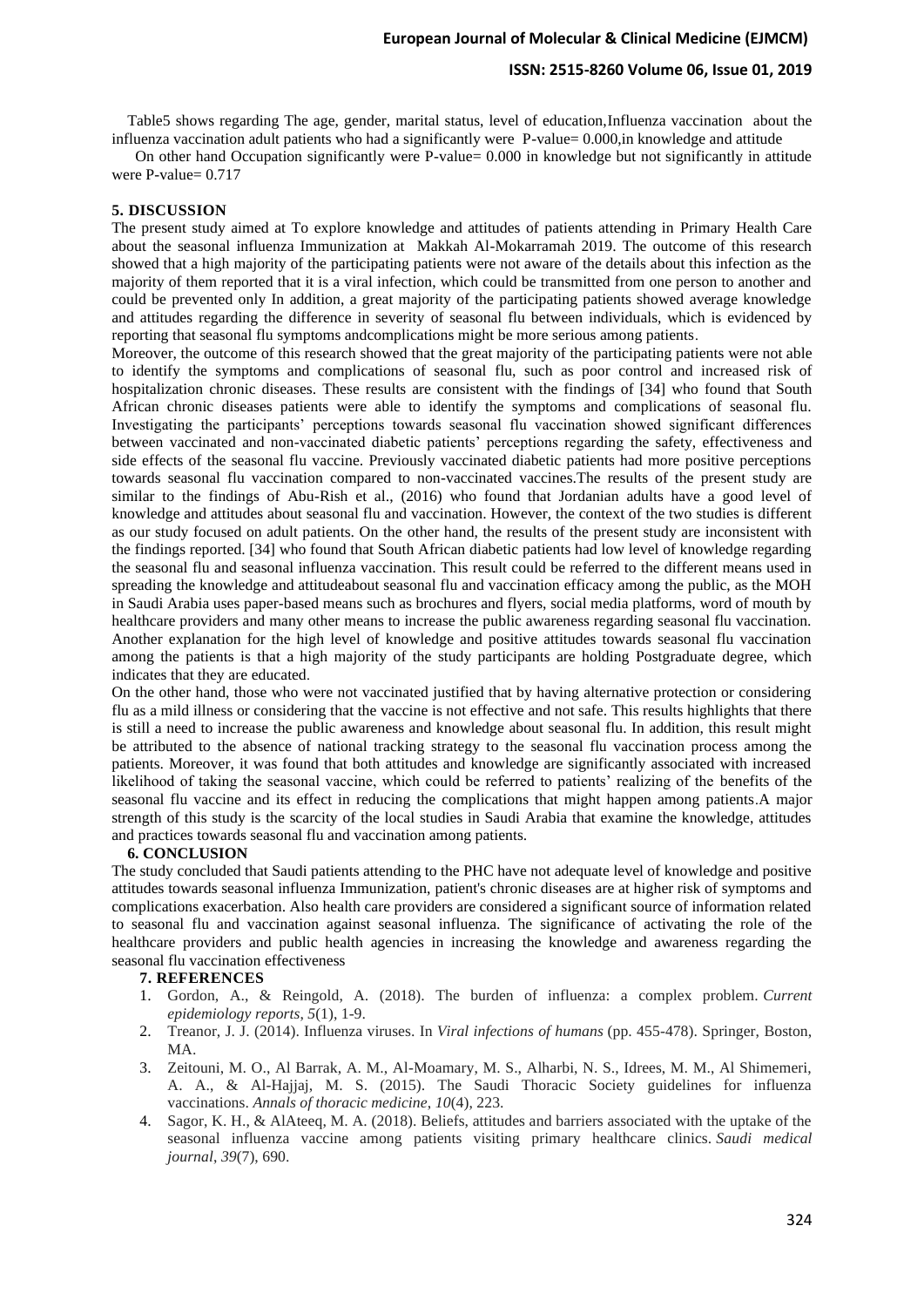#### **ISSN: 2515-8260 Volume 06, Issue 01, 2019**

- 5. Iuliano, A. D., Roguski, K. M., Chang, H. H., Muscatello, D. J., Palekar, R., Tempia, S., ... & Mustaquim, D. (2018). Estimates of global seasonal influenza-associated respiratory mortality: a modelling study. *The Lancet*, *391*(10127), 1285-1300.
- 6. Poehling, K. A., Edwards, K. M., Weinberg, G. A., Szilagyi, P., Staat, M. A., Iwane, M. K., ... & Griffin, M. R. (2006). The underrecognized burden of influenza in young children. *New England Journal of Medicine*, *355*(1), 31-40.
- 7. Coleman, B. L., Fadel, S. A., Fitzpatrick, T., & Thomas, S. M. (2018). Risk factors for serious outcomes associated with influenza illness in high‐versus low‐and middle‐income countries: systematic literature review and meta‐analysis. *Influenza and other respiratory viruses*, *12*(1), 22-29.
- 8. Nordin, J. D., Kharbanda, E. O., Benitez, G. V., Lipkind, H., Vellozzi, C., DeStefano, F., & Datalink, V. S. (2014). Maternal influenza vaccine and risks for preterm or small for gestational age birth. *The Journal of pediatrics*, *164*(5), 1051-1057.
- 9. Chan, Y. W. D., Wong, M. L., Au, K. W., & Chuang, S. K. (2019). Seasonal influenza vaccine effectiveness at primary care level, Hong Kong SAR, 2017/2018 winter. *Human vaccines & immunotherapeutics*, *15*(1), 97-101.
- 10. Hampson, A., Barr, I., Cox, N., Donis, R. O., Siddhivinayak, H., Jernigan, D., ... & Zhang, W. (2017). Improving the selection and development of influenza vaccine viruses–Report of a WHO informal consultation on improving influenza vaccine virus selection, Hong Kong SAR, China, 18–20 November 2015. *Vaccine*, *35*(8), 1104-1109.
- 11. Kochhar, S., Bauwens, J., & Bonhoeffer, J. (2017). Safety assessment of immunization in pregnancy. *Vaccine*, *35*(48Part A), 6469.
- 12. Mayet, A. Y., Al-Shaikh, G. K., Al-Mandeel, H. M., Alsaleh, N. A., & Hamad, A. F. (2017). Knowledge, attitudes, beliefs, and barriers associated with the uptake of influenza vaccine among pregnant women. *Saudi Pharmaceutical Journal*, *25*(1), 76-82.
- 13. Haridi, H. K., Salman, K. A., Basaif, E. A., & Al-Skaibi, D. K. (2017). Influenza vaccine uptake, determinants, motivators, and barriers of the vaccine receipt among healthcare workers in a tertiary care hospital in Saudi Arabia. *Journal of Hospital Infection*, *96*(3), 268-275.
- 14. Alshammari, T. M., AlFehaid, L. S., AlFraih, J. K., & Aljadhey, H. S. (2014). Health care professionals' awareness of, knowledge about and attitude to influenza vaccination. *Vaccine*, *32*(45), 5957-5961.
- 15. Ding, H., Black, C. L., Ball, S., Fink, R. V., Williams, W. W., Fiebelkorn, A. P., ... & Greby, S. M. (2017). Influenza vaccination coverage among pregnant women—United States, 2016–17 influenza season. *MMWR. Morbidity and mortality weekly report*, *66*(38), 1016.
- 16. El Khoury, G., & Salameh, P. (2015). Influenza vaccination: a cross-sectional survey of knowledge, attitude and practices among the Lebanese adult population. *International journal of environmental research and public health*, *12*(12), 15486-15497.
- 17. Alqahtani, A. S., Althobaity, H. M., Al Aboud, D., & Abdel-Moneim, A. S. (2017). Knowledge and attitudes of Saudi populations regarding seasonal influenza vaccination. *Journal of infection and public health*, *10*(6), 897-900.
- 18. Chow, E. J., Davis, C. T., Abd Elal, A. I., Alabi, N., Azziz-Baumgartner, E., Barnes, J., ... & Jernigan, D. (2018). Update: influenza activity—United States and worldwide, May 20–October 13, 2018. *Morbidity and Mortality Weekly Report*, *67*(42), 1178.
- 19. Kravos, A., Kračun, L., Kravos, K., & Iljaž, R. (2015). The impact of patient's socio-demographic characterictics, comorbidities and attitudes on flu vaccination uptake in family practice settings. *Slovenian Journal of Public Health*, *54*(3), 204.
- 20. Abdelatti, H., Elhadary, Y., & Babiker, A. A. (2017). Nature and trend of urban growth in Saudi Arabia: the case of Al-Ahsa province–eastern region. *Resources and Environment*, *7*(3), 69-80.
- 21. Assaf, A. M., Hammad, E. A., & Haddadin, R. N. (2016). Influenza vaccination coverage rates, knowledge, attitudes, and beliefs in Jordan: a comprehensive study. *Viral immunology*, *29*(9), 516-525.
- 22. Bödeker, B., Remschmidt, C., Schmich, P., & Wichmann, O. (2015). Why are older adults and individuals with underlying chronic diseases in Germany not vaccinated against flu? A populationbased study. *BMC Public Health*, *15*(1), 1-10.
- 23. Giese, C., Mereckiene, J., Danis, K., O'Donnell, J., O'Flanagan, D., & Cotter, S. (2016). Low vaccination coverage for seasonal influenza and pneumococcal disease among adults at-risk and health care workers in Ireland, 2013: The key role of GPs in recommending vaccination. *Vaccine*, *34*(32), 3657-3662.
- 24. Jenkin, D. C., Mahgoub, H., Morales, K. F., Lambach, P., & Nguyen-Van-Tam, J. S. (2019). A rapid evidence appraisal of influenza vaccination in health workers: an important policy in an area of imperfect evidence. *Vaccine: X*, *2*, 100036.